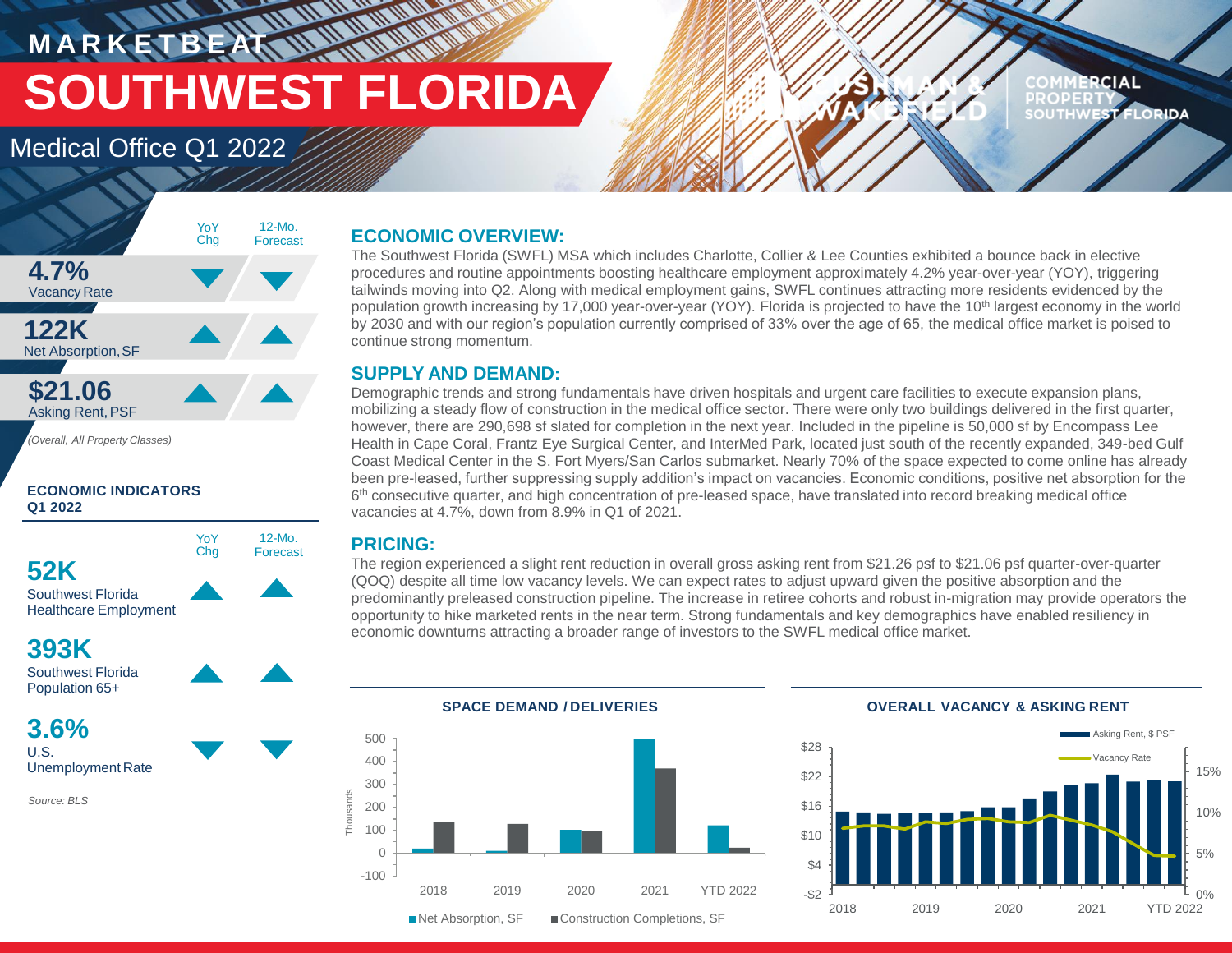**M A R K E T B E AT**

#### **COMMERCIA PROPERTY SOUTHWEST FLORIDA**

# **SOUTHWEST FLORIDA** Medical Office Q1 2022

#### **MARKET STATISTICS**

| <b>SUBMARKET</b>                | <b>INVENTORY</b><br>(SF) | <b>SUBLET</b><br><b>VACANT</b><br>(SF) | <b>DIRECT VACANT</b><br>(SF) | <b>OVERALL VACANCY</b><br><b>RATE</b> | <b>CURRENT QTR</b><br><b>OVERALL NET</b><br><b>ABSORPTION</b> | <b>YTD OVERALL</b><br><b>ABSORPTION (SF)</b> | <b>YTD LEASING</b><br><b>ACTIVITY (SF)</b> | <b>UNDER CNSTR</b><br>(SF) | <b>OVERALL AVG ASKING RENT</b><br>(ALL CLASSES)* |
|---------------------------------|--------------------------|----------------------------------------|------------------------------|---------------------------------------|---------------------------------------------------------------|----------------------------------------------|--------------------------------------------|----------------------------|--------------------------------------------------|
| <b>Charlotte County</b>         | 1,550,750                | $\overline{0}$                         | 73,596                       | 4.7%                                  | 6,351                                                         | 6,351                                        | 8,664                                      | 28,000                     | \$19.69                                          |
| <b>CHARLOTTE COUNTY TOTALS</b>  | 1,550,750                | $\mathbf{0}$                           | 73,596                       | 4.7%                                  | 6,351                                                         | 6,351                                        | 8,664                                      | 28,000                     | \$19.69                                          |
| Cape Coral                      | 1,044,886                | $\overline{0}$                         | 45,653                       | 4.4%                                  | 45,897                                                        | 45,897                                       | 5,887                                      | 50,000                     | \$17.38                                          |
| City of Fort Myers              | 1,114,157                | $\overline{0}$                         | 33,186                       | 3.0%                                  | 7,777                                                         | 7,777                                        | 5,368                                      | $\overline{0}$             | \$17.72                                          |
| South Fort Myers                | 3,369,558                | 8,084                                  | 100,849                      | 3.2%                                  | 85,647                                                        | 85,647                                       | 26,929                                     | 166,842                    | \$25.63                                          |
| North Fort Myers                | 52,321                   | $\mathbf{0}$                           | $\overline{0}$               | 0.0%                                  | $-1,200$                                                      | $-1,200$                                     | 3,400                                      | $\overline{0}$             | $---$                                            |
| Estero                          | 226,991                  | $\overline{0}$                         | 18,509                       | 8.2%                                  | $-8,501$                                                      | 8,501                                        | 3,409                                      | $\mathbf 0$                | \$12.23                                          |
| <b>Bonita Springs</b>           | 1,161,793                | $\overline{0}$                         | 59,909                       | 5.2%                                  | $-4,596$                                                      | $-4,596$                                     | 16,327                                     | $\overline{0}$             | \$18.10                                          |
| Lehigh                          | 352,872                  | $\overline{0}$                         | 3,537                        | 1.0%                                  | $-1,851$                                                      | $-1,851$                                     | $--$                                       | $\overline{0}$             | $\cdots$                                         |
| The Islands                     | 34,212                   | $\overline{0}$                         | 1,000                        | 2.9%                                  | $\cdots$                                                      | $---$                                        | $---$                                      | $\mathbf{0}$               | \$13.50                                          |
| <b>LEE COUNTY TOTALS</b>        | 7,356,790                | 8,084                                  | 262,643                      | 3.5%                                  | 123,173                                                       | 123,173                                      | 61,320                                     | 216,842                    | \$17.43                                          |
| Naples                          | 419,276                  | $\overline{0}$                         | 21,175                       | 5.1%                                  | $-4,929$                                                      | $-4,929$                                     | 3,386                                      | $\mathbf 0$                | \$35.00                                          |
| <b>Outlying Collier County</b>  | 138,624                  | $\qquad \qquad - -$                    | $\qquad \qquad - -$          | $\qquad \qquad - -$                   | 2,905                                                         | 2,905                                        | 2,905                                      | $\overline{0}$             | $\qquad \qquad - -$                              |
| Golden Gate                     | 171,218                  | $\qquad \qquad - -$                    | $\qquad \qquad - -$          | $\qquad \qquad - -$                   | $\cdots$                                                      | $\qquad \qquad - -$                          | $---$                                      | $\overline{0}$             | $\qquad \qquad - -$                              |
| Lely                            | 90,105                   | $\overline{0}$                         | 12,365                       | 13.7%                                 | 4,762                                                         | 4,762                                        | $\qquad \qquad - -$                        | $\mathbf 0$                | \$27.61                                          |
| Marco Island                    | 114,547                  | $\overline{0}$                         | 11,642                       | 10.2%                                 | $-2,842$                                                      | $-2,842$                                     | $--$                                       | $\overline{0}$             | \$40.00                                          |
| North Naples                    | 1,834,232                | $\overline{0}$                         | 112,849                      | 6.2%                                  | 10,024                                                        | 10,024                                       | 17.060                                     | 40,000                     | $\qquad \qquad - -$                              |
| East Naples                     | 602,416                  | $\overline{0}$                         | 73,635                       | 12.2%                                 | $-17,602$                                                     | $-17,602$                                    | 3,785                                      | 5,856                      | $\qquad \qquad - -$                              |
| <b>COLLIER COUNTY TOTALS</b>    | 3,370,418                | $\mathbf{0}$                           | 231,666                      | 9.5%                                  | $-7,682$                                                      | $-7,682$                                     | 27,136                                     | 45,856                     | \$34.20                                          |
| <b>SOUTHWEST FLORIDA TOTALS</b> | 12,277,958               | 8,084                                  | 567,905                      | 4.7%                                  | 121,842                                                       | 121,842                                      | 97,120                                     | 290,698                    | \$21.06                                          |

*\*Rental rates reflect gross rent asking*

#### **KEY LEASE TRANSACTIONS Q1 2022**

| <b>PROPERTY</b>              | <b>SUBMARKET</b>       | <b>TENANT</b>            | SF     | Type      |
|------------------------------|------------------------|--------------------------|--------|-----------|
| 11215 Metro Pkwy.            | S. Ft Myers/San Carlos | Telespecialists, LLC     | 21.072 | New Lease |
| 704-708 Goodlette-Frank Rd N | East Naples            | Hopebridge               | 12.241 | New Lease |
| 3540 Pine Ridge Rd.          | North Naples           | Paragon Infusion Centers | 3.100  | New Lease |

*\*Renewals not included in leasing statistics*

#### **KEY SALES TRANSACTIONS Q1 2022**

| <b>PROPERTY</b>     | <b>SUBMARKET</b>        | <b>SELLER / BUYER</b>                                      | <b>SF</b> | <b>PRICE/S PSF</b> |
|---------------------|-------------------------|------------------------------------------------------------|-----------|--------------------|
| 2675 Winkler Ave.   | City of Fort Myers      | DKM Property Holdings/ Meadowcreek Mobile Park Inc.        | 65.252    | \$8.9M/\$136.39    |
| 3400 Lee Blvd.      | Lehigh                  | IronCrest Capital / Heck Ents of Brevard Inc.              | 32.328    | \$7.2M/\$222.72    |
| 12700 Creekside Ln. | S Fort Myers/San Carlos | Fort Myers Neurosurgical Blvd Ptnrs / KNC Capital Partners | 22.309    | \$4.45M/\$199.47   |

#### **A CUSHMAN &WAKEFIELD RESEARCH PUBLICATION**

Cushman & Wakefield (NYSE: CWK) is a leading global real estate services firm that delivers exceptional value for real estate occupiers and owners. Cushman & Wakefield is among the largest real estate services firms with approximately 50,000 employees in over 400 offices and 60 countries. In 2020, the firm had revenue of \$7.8 billion across core services of property, facilities and project management, leasing, capital markets, valuation and other services. To learn more, visit www.cushmanwakefield.com or follow @CushWake on Twitter.

*©2022 Cushman & Wakefield. All rights reserved. The information contained within this report is gathered from multiple sources believed to be reliable. The information may contain errors or omissions and is presented without any warranty or representations as to its accuracy.*

#### **cushmanwakefield.com**